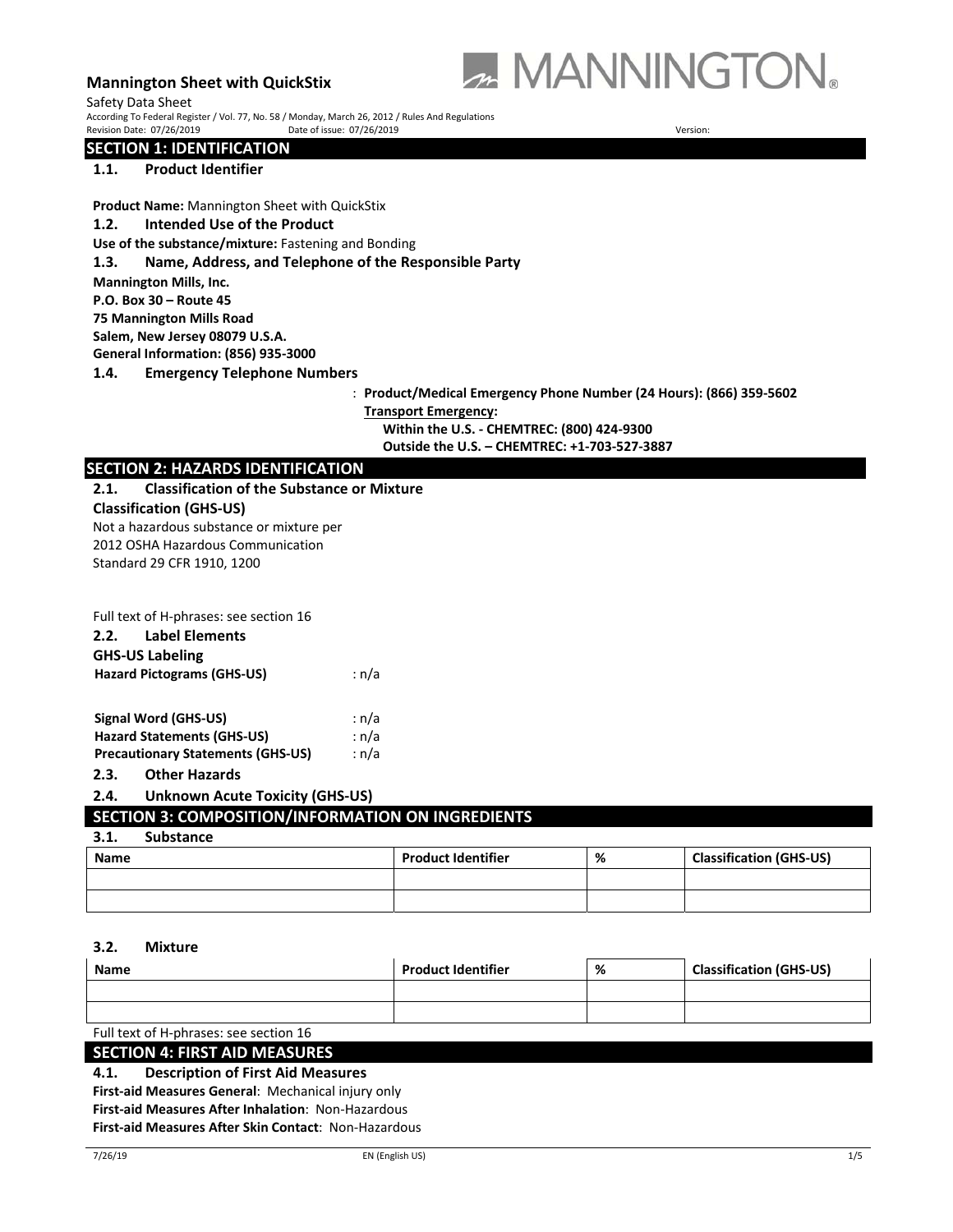Safety Data Sheet

According to Federal Register / Vol. 77, No. 58 / Monday, March 26, 2012 / Rules and Regulations

**First‐aid Measures After Eye Contact**: Mechanical injury only, Check for evidence of corneal injury **First‐aid Measures After Ingestion**: Unlikely due to physical form. No first aid measures needed

## **4.2. Most important symptoms and effects, both acute and delayed**

**Symptoms/Injuries:** No known significant effects or hazards

Symptoms/Injuries After Inhalation: No known significant effects or hazards **Symptoms/Injuries After Skin Contact:** No known significant effects or hazards **Symptoms/Injuries After Eye Contact:** No known significant effects or hazards Symptoms/Injuries After Ingestion: No known significant effects or hazards **Chronic Symptoms:** 

## **4.3. Indication of Any Immediate Medical Attention and Special Treatment Needed**

## **SECTION 5: FIRE‐FIGHTING MEASURES**

## **5.1. Extinguishing Media**

**Suitable Extinguishing Media:** Fire extinguishers with class B extinguishing (e.g. dry chemical, carbon dioxide) **Unsuitable Extinguishing Media:** None

## **5.2. Special Hazards Arising From the Substance or Mixture**

**Fire Hazard:**  None

**Explosion Hazard:** None

**Reactivity: None** 

## **5.3. Advice for Firefighters**

**Precautionary Measures Fire:** No unusual fire or explosion hazards are anticipated

Firefighting Instructions: No unusual fire or explosion hazards are anticipated

**Protection During Firefighting:** Wear full protective equipment (Bunker Gear) and a self contained breathing apparatus **Other Information:** 

## **SECTION 6: ACCIDENTAL RELEASE MEASURES**

## **6.1. Personal Precautions, Protective Equipment and Emergency Procedures**

**General Measures**: n/a

## **6.1.1. For Non‐emergency Personnel**

**Protective Equipment:** n/a

**Emergency Procedures:** n/a

## **6.1.2. For Emergency Responders**

**Protective Equipment:** n/a

**Emergency Procedures:** n/a

**6.2. Environmental Precautions**  n/a Reclaim undamaged product

## **6.3. Methods and Material for Containment and Cleaning Up**

**For Containment:** n/a

**Methods for Cleaning Up: n/a**

## **6.4. Reference to Other Sections**

## **SECTION 7: HANDLING AND STORAGE**

## **7.1. Precautions for Safe Handling**

**Additional Hazards When Processed: This product is considered to be an article** which does not release or otherwise result in exposure to a hazardous chemical under normal use conditions.

**Hygiene Measures:**

## **7.2. Conditions for Safe Storage, Including Any Incompatibilities**

**Technical Measures:** Nothing unusual

**Storage Conditions:** Normal room temperature with 50% Relative Humidity

**Incompatible Products:** None

**Storage Temperature:** Nothing Unusual

**7.3.** Specific End Use(s) pre-applied adhesive system for fastening flooring in place

## **SECTION 8: EXPOSURE CONTROLS/PERSONAL PROTECTION**

## **8.1. Control Parameters**

## **8.2. Exposure Controls**

| <b>Appropriate Engineering Controls</b> | : Nothing unusual |
|-----------------------------------------|-------------------|
|-----------------------------------------|-------------------|

- **Personal Protective Equipment : None**
- **Materials for Protective Clothing**  $\cdot$  **: None**
- **Hand Protection 1992 10 COVER 12 COVER 12 COVER 12 COVER 12 COVER 12 COVER 12 COVER 12 COVER 12 COVER 12 COVER 12 COVER 12 COVER 12 COVER 12 COVER 12 COVER 12 COVER 12 COVER 12 COVER 12 COVER 12 COVER 12 COVER 12 COVE**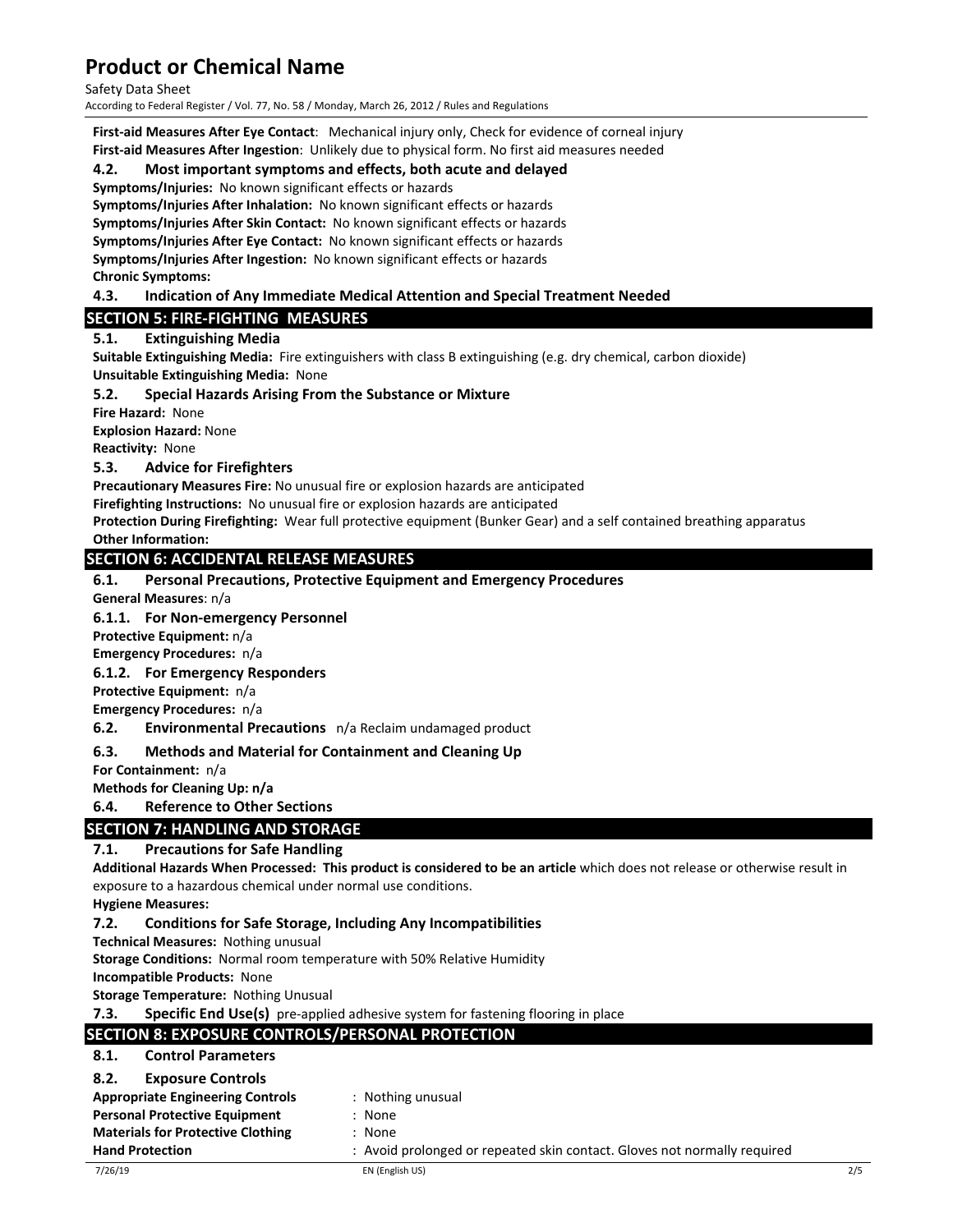#### Safety Data Sheet

According to Federal Register / Vol. 77, No. 58 / Monday, March 26, 2012 / Rules and Regulations

| <b>Eye Protection</b><br><b>Skin and Body Protection</b><br><b>Respiratory Protection</b> | : Avoid eye contact<br>: Avoid prolonged or repeated skin contact. Gloves not normally required<br>: Under normal use conditions, airborne exposures are not expected to be<br>significant enough to require respiratory protection |
|-------------------------------------------------------------------------------------------|-------------------------------------------------------------------------------------------------------------------------------------------------------------------------------------------------------------------------------------|
| <b>Environmental Exposure Controls</b>                                                    | : None                                                                                                                                                                                                                              |
| <b>Consumer Exposure Controls</b>                                                         | : Nothing Unusual                                                                                                                                                                                                                   |

## **SECTION 9: PHYSICAL AND CHEMICAL PROPERTIES**

| <b>Information on Basic Physical and Chemical Properties</b><br>9.1. |                                            |  |  |
|----------------------------------------------------------------------|--------------------------------------------|--|--|
| <b>Physical State</b>                                                | : Solid sheet with tape adhered to backing |  |  |
| Appearance                                                           | : Solid                                    |  |  |
| Odor                                                                 | : Not appreciable                          |  |  |
| <b>Odor Threshold</b>                                                | : n/a                                      |  |  |
| рH                                                                   | : n/a                                      |  |  |
| <b>Evaporation Rate</b>                                              | $: \mathsf{n}/\mathsf{a}$                  |  |  |
| <b>Melting Point</b>                                                 | $: \mathsf{n}/\mathsf{a}$                  |  |  |
| <b>Freezing Point</b>                                                | : $n/a$                                    |  |  |
| <b>Boiling Point</b>                                                 | $: \mathsf{n}/\mathsf{a}$                  |  |  |
| <b>Flash Point</b>                                                   | : unknown                                  |  |  |
| <b>Auto-ignition Temperature</b>                                     | : unknown                                  |  |  |
| <b>Decomposition Temperature</b>                                     | : unknown                                  |  |  |
| Flammability (solid, gas)                                            | : n/a                                      |  |  |
| <b>Vapor Pressure</b>                                                | : unknown                                  |  |  |
| <b>Relative Vapor Density at 20 °C</b>                               | : unknown                                  |  |  |
| <b>Relative Density</b>                                              | : n/a                                      |  |  |
| Specific gravity / density                                           | : Nominal $1.3-1.6$                        |  |  |
| Solubility                                                           | : n/a                                      |  |  |
| <b>Partition Coefficient: N-Octanol/Water</b>                        | : n/a                                      |  |  |
| <b>Viscosity</b>                                                     | : n/a                                      |  |  |
| <b>Lower Flammable Limit</b>                                         | : unknown                                  |  |  |
| Upper Flammable Limit                                                | : unknown                                  |  |  |
| <b>Other Information</b><br>9.2.                                     |                                            |  |  |
| <b>VOC content</b>                                                   | : Complies with Floor Score                |  |  |

## **SECTION 10: STABILITY AND REACTIVITY**

- **10.1. Reactivity:** Stable
- **10.2. Chemical Stability:** Stable
- **10.3. Possibility of Hazardous Reactions:** None
- **10.4. Conditions to Avoid:** None
- **10.5. Incompatible Materials:** None
- **10.6. Hazardous Decomposition Products:** In case of fire carbon monoxide, carbon

dioxide and Products. Hydro carbon fractions may be released

#### **SECTION 11: TOXICOLOGICAL INFORMATION**

| 11.1. Information On Toxicological Effects<br><b>Acute Toxicity: Not Established</b> |  |  |  |
|--------------------------------------------------------------------------------------|--|--|--|
|                                                                                      |  |  |  |
| Skin Corrosion/Irritation: Non determined                                            |  |  |  |
| Serious Eye Damage/Irritation: Non determined                                        |  |  |  |
| Respiratory or Skin Sensitization: Non determined                                    |  |  |  |
| <b>Germ Cell Mutagenicity: Non determined</b>                                        |  |  |  |
| Carcinogenicity: Non determined                                                      |  |  |  |
| <b>Reproductive Toxicity: Non determined</b>                                         |  |  |  |
| Specific Target Organ Toxicity (Single Exposure): Non determined                     |  |  |  |
| Specific Target Organ Toxicity (Repeated Exposure): Non determined                   |  |  |  |
| <b>Aspiration Hazard: Non determined</b>                                             |  |  |  |
| Symptoms/Injuries After Inhalation: Non determined                                   |  |  |  |
| Symptoms/Injuries After Skin Contact: Non determined                                 |  |  |  |
| Symptoms/Injuries After Eye Contact: Non determined                                  |  |  |  |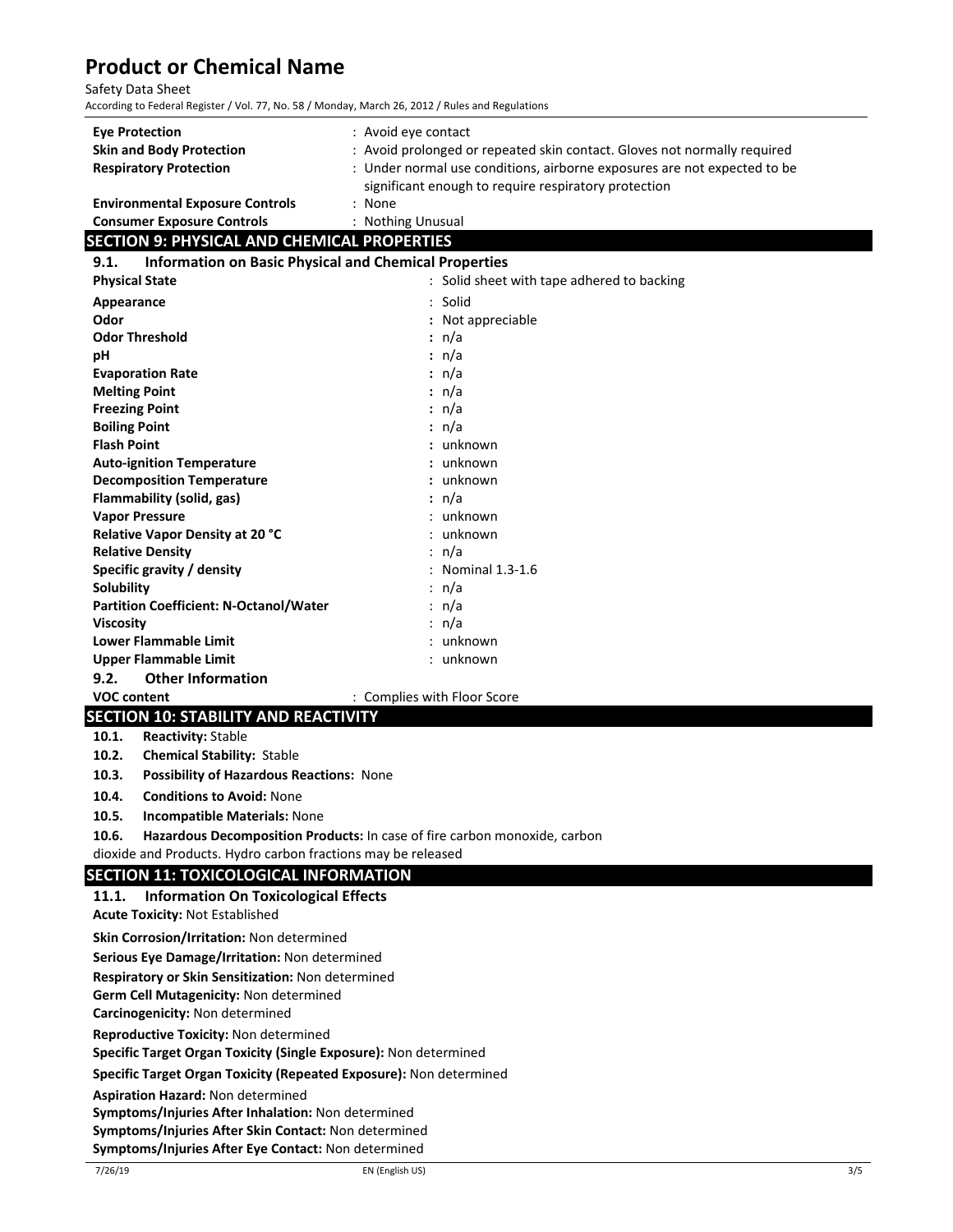#### Safety Data Sheet

According to Federal Register / Vol. 77, No. 58 / Monday, March 26, 2012 / Rules and Regulations

#### **Symptoms/Injuries After Ingestion:** Non determined

**Chronic Symptoms:** Non determined

#### **SECTION 12: ECOLOGICAL INFORMATION**

## **12.1. Toxicity:** Non determined

## **12.2. Persistence and Degradability:** Non determined

**Persistence and Degradability** 

#### **12.3. Bioaccumulative Potential** Non determined

#### **12.4. Mobility in Soil** Non determined

## **12.5. Other Adverse Effects** Non determined

**Other Information** 

#### **SECTION 13: DISPOSAL CONSIDERATIONS**

#### **13.1. Waste treatment methods**

**Sewage Disposal Recommendations:** n/a

**Waste Disposal Recommendations:** Use normal waste disposal procedures which are in compliance with federal, state, and local regulations.

**Additional Information:**

#### **SECTION 14: TRANSPORT INFORMATION**

**14.1. In Accordance with DOT** Non regulated per U.S. DOT, IATA, or IMO.

| <b>Proper Shipping Name</b>   |  |  |  |
|-------------------------------|--|--|--|
| <b>Hazard Class</b>           |  |  |  |
| <b>Identification Number</b>  |  |  |  |
| <b>Label Codes</b>            |  |  |  |
| <b>Packing Group</b>          |  |  |  |
| <b>ERG Number</b>             |  |  |  |
| 14.2. In Accordance with IMDG |  |  |  |
| <b>Proper Shipping Name</b>   |  |  |  |
| <b>Hazard Class</b>           |  |  |  |
| <b>Identification Number</b>  |  |  |  |
| <b>Packing Group</b>          |  |  |  |
| <b>Label Codes</b>            |  |  |  |
| EmS-No. (Fire)                |  |  |  |
| EmS-No. (Spillage)            |  |  |  |
| <b>MFAG Number</b>            |  |  |  |
| 14.3. In Accordance with IATA |  |  |  |
| <b>Proper Shipping Name</b>   |  |  |  |
| <b>Packing Group</b>          |  |  |  |
| <b>Identification Number</b>  |  |  |  |
| <b>Hazard Class</b>           |  |  |  |
| <b>Label Codes</b>            |  |  |  |
| <b>ERG Code (IATA)</b>        |  |  |  |

## **SECTION 15: REGULATORY INFORMATION**

| 15.1        | <b>US Federal Regulations</b> |  |         |
|-------------|-------------------------------|--|---------|
| <b>CPSC</b> |                               |  | : $N/A$ |
| <b>USDA</b> |                               |  | : N/A   |
|             | California Prop 65            |  | : N/A   |

## **SECTION 16: OTHER INFORMATION, INCLUDING DATE OF PREPARATION OR LAST REVISION**

| <b>Revision Date</b><br><b>Other Information</b> | : 6/24/19<br>: NFPA Hazard Classification: Health: 0 Flammability: 1 Reactivity: 0 Special Hazards: None                               |
|--------------------------------------------------|----------------------------------------------------------------------------------------------------------------------------------------|
|                                                  | This document has been prepared in accordance with the SDS requirements of the OSHA<br>Hazard Communication Standard 29 CFR 1910.1200. |